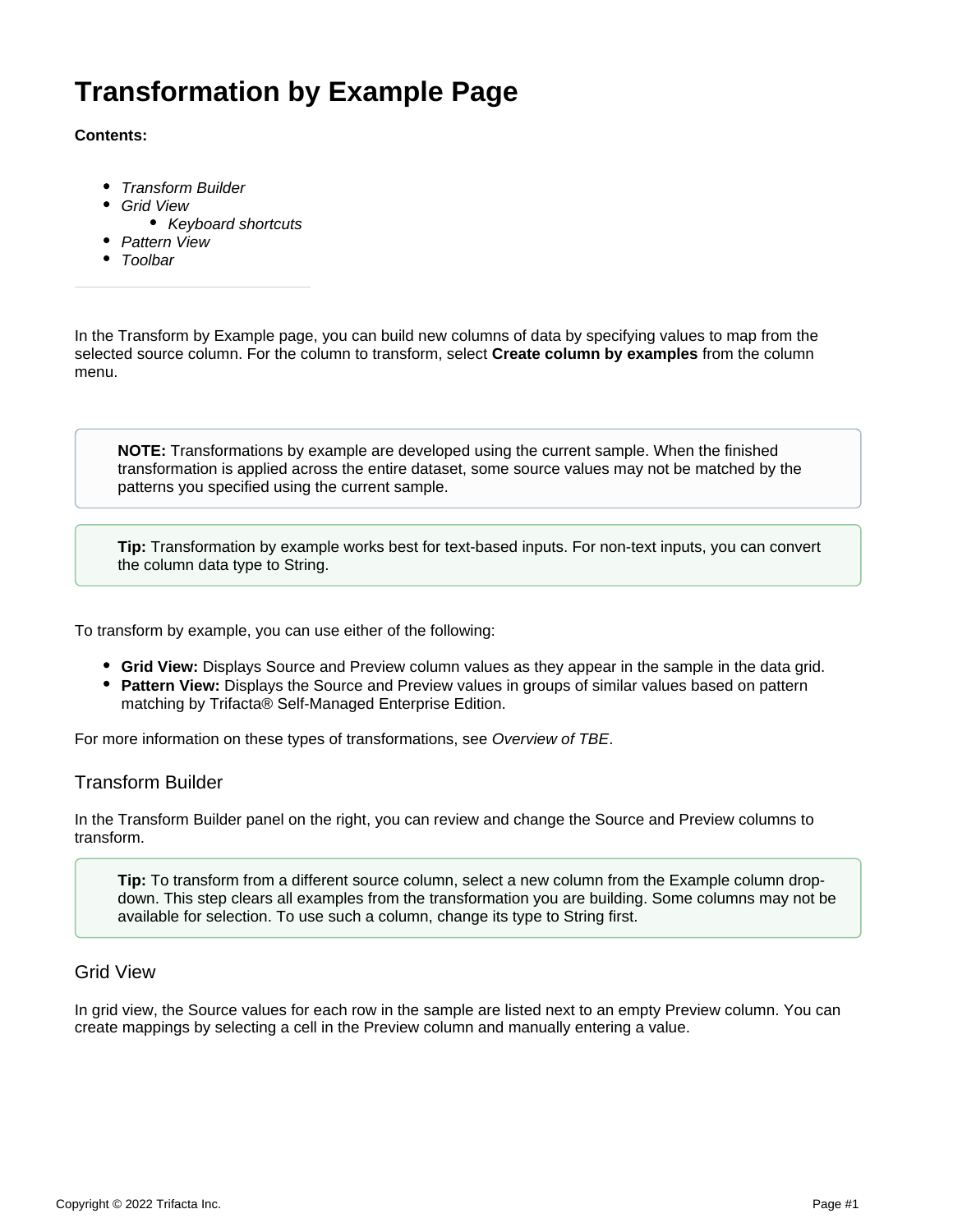| <b>Full Data</b> |                    |
|------------------|--------------------|
|                  |                    |
|                  | <b>Preview</b>     |
|                  | Phone_Number_clean |
|                  | 510 221 2244       |
| 510 221 2245     |                    |
| 510 221 2246     |                    |
| 510 221 2247     |                    |
| 510 221 2248     |                    |
| 510 221 2249     |                    |
| 510 221 2250     |                    |
| 510 221 2251     |                    |
| 510 221 2252     |                    |
| 510 221 2253     |                    |
| 510 221 2254     |                    |
| 510 434 4404     |                    |
| 510 434 4405     |                    |
| 510 434 4406     |                    |
| 510 434 4407     |                    |
| 510 434 4408     |                    |
| 510 434 4409     |                    |
| 510 434 4410     |                    |
| 510 434 4411     |                    |
| 510 434 4412     |                    |
| 510 434 4413     |                    |
|                  |                    |

#### **Figure: Transformation by Example - Grid View**

After you enter a value, Trifacta Self-Managed Enterprise Edition attempts to match other values from the Source using the same pattern to generate additional values in the Preview column.

- Values that you manually enter are listed in dark text.
- Values that are inferred by the product are in lighter text.
- Null values indicate that no pattern has been identified to match the value.

**Tip:** Values that have been inferred can be replaced by manual entries for further refinement.

For more information on how to use, see [Create Column by Example](https://docs.trifacta.com/display/r082/Create+Column+by+Example).

#### <span id="page-1-0"></span>**Keyboard shortcuts**

- Use the arrow keys to navigate up and down the rows in the Preview column.
- $\bullet$  CTRL + up arrow or CTRL + down arrow to jump to the first or last row of the sample
	- In Pattern View, the above shortcuts navigate between groups of values.
- ESC cancels your current edit.
- RETURN submits your current entry as a new example.

**Tip:** You can copy and paste values from the clipboard into the Preview column.

# <span id="page-1-1"></span>Pattern View

In Pattern view, Trifacta Self-Managed Enterprise Edition performs some preliminary pattern detection to group Source values together. Transformations are processed using Patterns .